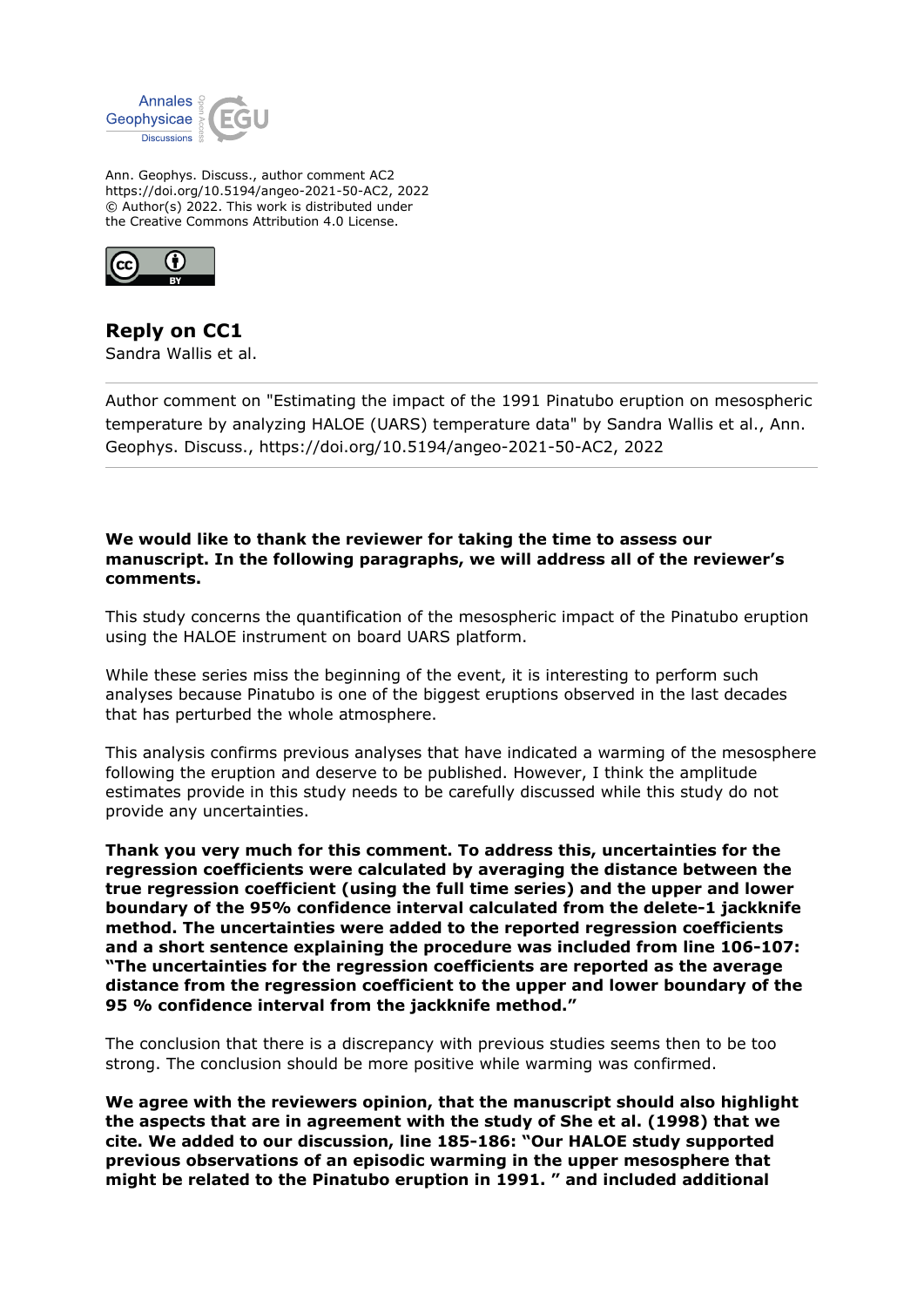**sentences to our conclusion from line 260-263: "A maximum positive amplitude of 3.08 ± 0.26 K was observed and supported the finding of the previous study that a temporary warming seemed to occur in the upper mesosphere region after the Pinatubo eruption. Our estimated temperature signal, however, seems to be lower than the one reported by She et al. (1998)."**

The volcanic eruptions are complex to quantify while solar cycles match the occurrence of volcanic eruptions mainly when series are short (see for example Kerzenmacher et al., 2006).

## **We thank the reviewer for drawing our attention to the publication of Kerzenmacher et al. (2006). We added this citation to our discussion about the problem of separating the volcanic from the solar contributions to the mesospheric temperature in line 210.**

Temperature deviations associated with Pinatubo eruptions are calculated with zonal average while other estimates are local observations. Also some estimates are performed by season and some other including all season. If a dynamical effect is expected, Pinatubo signature should be different.

**We agree with the reviewer and added the following sentence to the discussion from line 200 -202: "It has to be pointed out that the results published in the literature vary in the spatial range that is discussed (zonally averaged results compared to local ground-based measurements) and that some only focus on a specific season while others do not make such a separation."**

Also data quality needs to be discussed either the absolute values (see Remsberg et al., 2002) and the number of data while solar occultations provide a smaller sampling than more traditional observation like nadir observations while the vertical resolution is better.

**In order to help with the comparison of the results from the satellite-borne HALOE and the ground-based lidar instrument, we added a comment on their similar vertical resolution in line 190: "Nevertheless, both instruments have a similar vertical resolution of about 3 km (She et al., 1998) and 3.5 km (Remsberg, 2009) for the lidar and HALOE profiles, respectively."**

**Remsberg, E. E.: Trends and solar cycle effects in temperature versus altitude from the Halogen Occultation Experiment for the mesosphere and upper stratosphere, Journal of Geophysical Research: Atmospheres, 114, https://doi.org/10.1029/2009JD011897, 2009**

Another global estimate with a different dataset can be used for comparison and can be found in Hampson et al. (2006).

**We thank the reviewer for pointing out the TOVS data set used in Hampson et al. (2006). TOVS temperatures are available up to 10 mbar altitude, i.e. up to the middle stratosphere (Scott et al., 1999). Although another data set based on TOVS exists that even provides temperature layers between 1 to 0.4 mbar (https://daac.ornl.gov/FIFE/Datasets/Atmosphere/TOVS\_atmos\_prof.html), this as well only covers the upper stratosphere and lower mesosphere. Since our study focuses on the impact of the Pinatubo eruption on the mesosphere and mesopause region, this would be out of the scope of our study.**

**Scott, N. A., Chédin, A., Armante, R., Francis, J., Stubenrauch, C., Chaboureau, J., Chevallier, F., Claud, C., & Cheruy, F. (1999). Characteristics of the TOVS Pathfinder Path-B Dataset, Bulletin of the American Meteorological Society,**